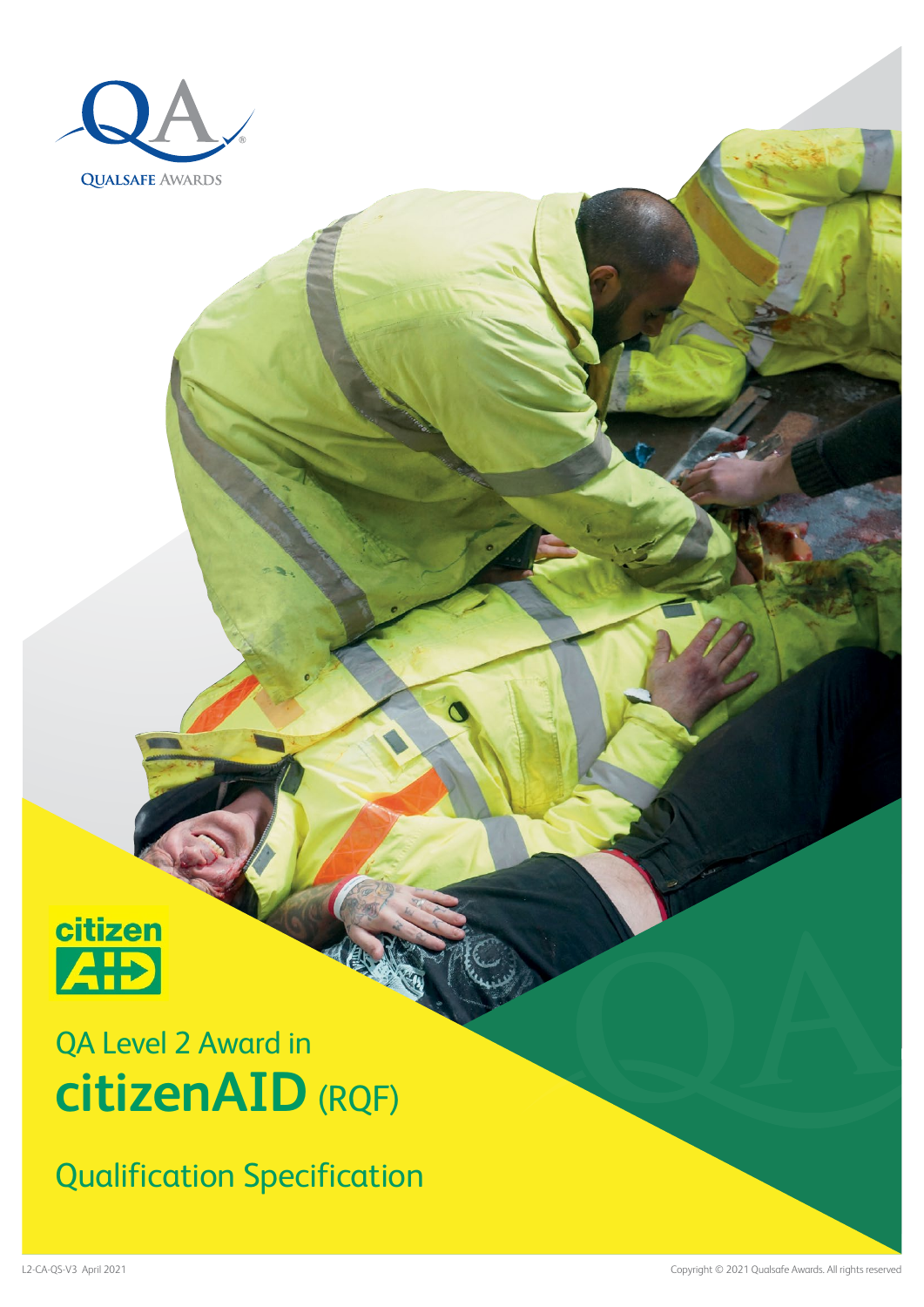# **QUALSAFE AWARDS**

### **Contents**

| <b>Qualification approval requirements 04</b> |  |
|-----------------------------------------------|--|
|                                               |  |
|                                               |  |
|                                               |  |
|                                               |  |
| Course/Centre administration06                |  |
|                                               |  |
|                                               |  |
|                                               |  |
|                                               |  |
|                                               |  |
|                                               |  |
|                                               |  |
|                                               |  |
|                                               |  |
|                                               |  |
|                                               |  |
|                                               |  |
|                                               |  |
|                                               |  |

| Qualsafe Awards external quality assurance 09                                   |  |
|---------------------------------------------------------------------------------|--|
|                                                                                 |  |
|                                                                                 |  |
|                                                                                 |  |
| Appendix 1 - Qualification unit 10                                              |  |
| <b>Appendix 2 - Occupational</b><br>knowledge, competence                       |  |
| <b>Appendix 3 - Acceptable training/</b>                                        |  |
| <b>Appendix 4 - Qualifications suitable</b><br>for internal quality assurance13 |  |

#### **Key Qualification Information**

Qualification number: Operational start date: Total Qualification Time (TQT): Guided Learning Hours (GLH): Number of units: Assessment methods:

**603/1934/3 20 June 2017 4 3 (minimum) 1 mandatory unit Practical assessments – 7 completed throughout the course**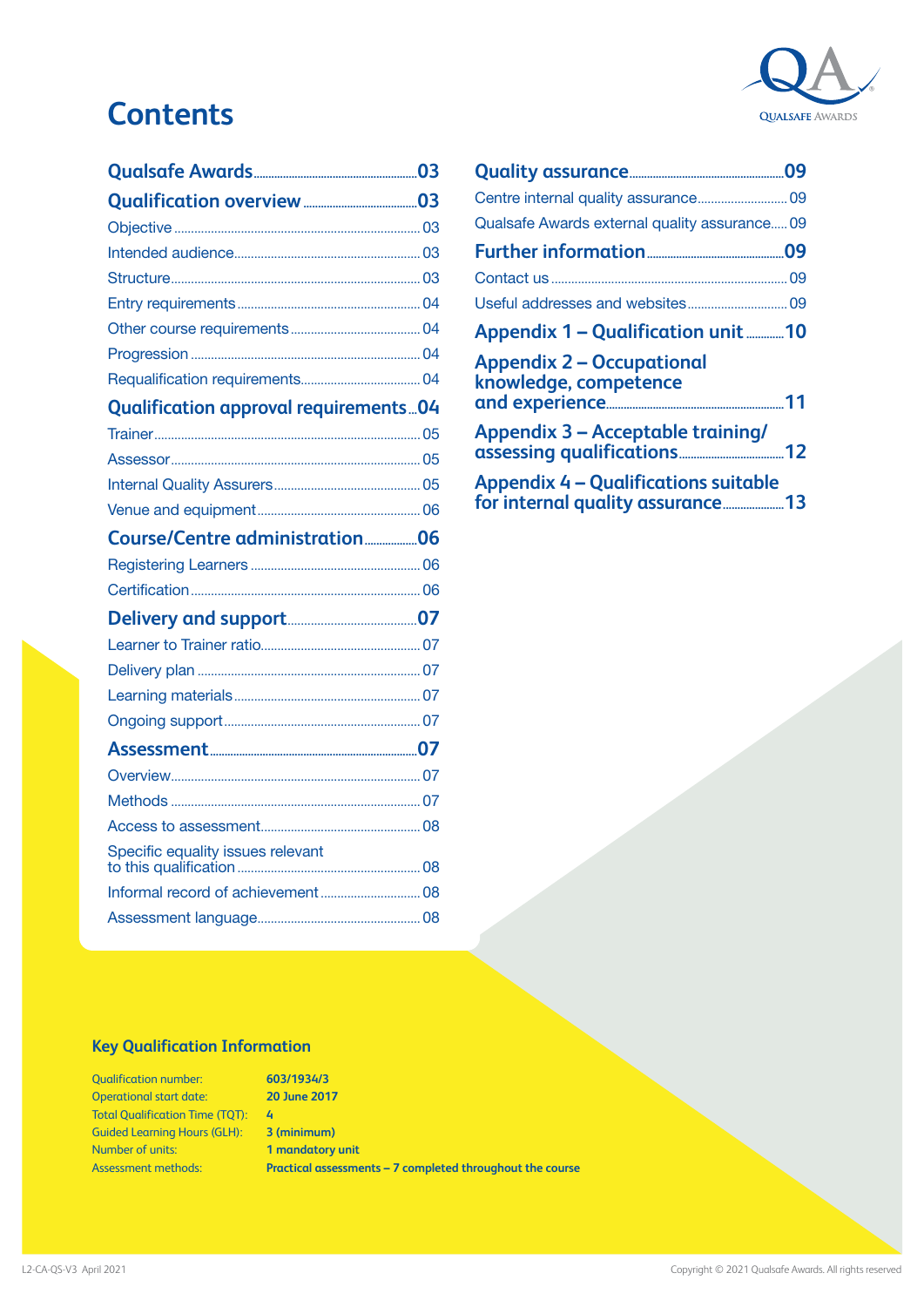

### <span id="page-2-0"></span>**Qualsafe Awards**

Not only is Qualsafe Awards (QA) one of the largest Awarding Organisations (AO) in the UK, we are also the biggest AO for First Aid qualifications, making us an extremely trusted and recognisable name that employers look for when selecting a training provider.

We are recognised and regulated by the Office of Qualifications and Examinations Regulation (Ofqual), Qualifications Wales and the Northern Ireland Council for the Curriculum, Examinations and Assessment (CCEA). This means we can offer Centres an extensive range of qualification suites including First Aid; Prehospital Care; Health and Safety; Mental Health First Aid; Licensing; Food Safety; Fire Safety; Education and Training; Manual Handling and Health and Social Care.

With a specialist team of subject matter experts on hand to support our Centres, including A&E Consultants, doctors, paramedics, nurses, physiotherapists and specialists in other sectors such as mental health, you can be confident that you are truly working with the industry experts.

### **Qualification overview**

This qualification forms part of the QA First Aid suite of qualifications. The qualification and learning outcomes are based on the recommendations of:

- European Resuscitation Council Section 9. First aid
- British Army, Battlefield Casualty Drills

This QA qualification is:

- Based on citizenAID, which is the initiative of four deeply experienced UK military and civilian clinicians working in collaboration with industry to improve public resilience
- Based on the contents of the citizenAID app/pocket guide

When there is a shooting, stabbing, vehicle attack, acid attack or bomb explosion the initial priority will be public safety. This can delay the time before the emergency services are able to reach the injured. citizenAID enables the general public to be effective in these situations before the emergency services are available to provide professional medical support.

This qualification specification provides information for Centres about the delivery of the QA Level 2 Award in citizenAID (RQF) and includes the unit information, assessment methods and quality assurance arrangements.

#### **Objective**

The objective of the qualification is to prepare Learners in dealing with immediately life-threatening injuries in relation to terrorist incidents and attacks.

#### **Intended audience**

This qualification is for all members of the public who wish to learn lifesaving skills and techniques in the event of a deliberate multiple casualty incident.

#### **Structure**

This qualification contains 1 unit with a Total Qualification Time (TQT) of 4 hours. Full details of this unit are in *Appendix 1*.

Learners must complete all assessments in the unit successfully within the registration period to achieve the qualification. The maximum period to achieve this qualification, including any referrals is 3 weeks.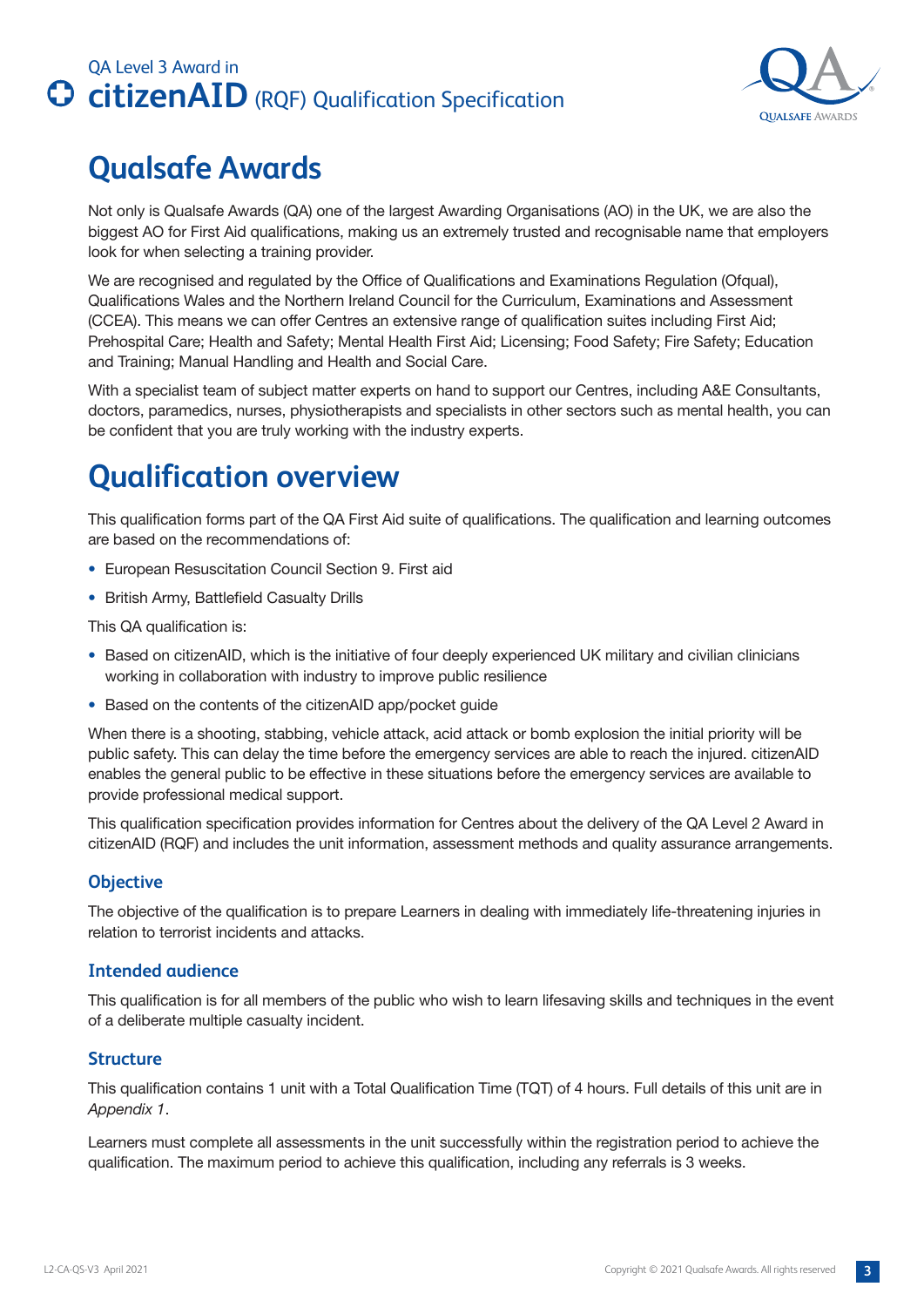

<span id="page-3-0"></span>TQT is the total number of hours required for a Learner to achieve this qualification. It has 2 elements:

- Guided Learning Hours (GLH) is the time a Learner is being taught and assessed under the immediate guidance of a Trainer/Assessor, which for this qualification is 3 GLH (minimum); and
- The number of hours a Learner will reasonably be likely to spend in preparation and study, including assessment, as directed by, but not under the immediate guidance or supervision of a Trainer, e.g. home study, which for this qualification is 1

#### **Entry requirements**

Learners must be at least 14 years old on the first day of the training and be able to perform practical tasks at floor level.

#### **Other course requirements**

Due to the practical nature of this course, Learners should wear appropriate clothing and footwear, e.g. trousers and flat footwear.

#### **Progression**

Some possible routes of progression are:

- Level 3 Award in Emergency First Aid at Work
- Level 3 Award in First Aid at Work
- Level 3 Certificate in First Response Emergency Care (FREC)

#### **Requalification requirements**

This qualification is valid for a period of 3 years. The Learner must successfully retake the qualification on or before the certificate expiry date to remain qualified.

### **Qualification approval requirements**

Qualsafe Awards requires the Centre:

- To have appropriate policies, systems and procedures in place
- To appoint suitable individuals from their personnel team to train, assess and quality assure their QA qualifications
- To have suitable and adequate venues, equipment and learning resources

In order to secure and maintain approval from QA, Centres need a minimum staffing requirement for each qualification suite they deliver, which for this qualification is:

| <b>One Trainer/Assessor</b>         | Responsible for the delivery and assessment of qualifications                                |  |
|-------------------------------------|----------------------------------------------------------------------------------------------|--|
| <b>One Internal Quality Assurer</b> | Responsible for quality assuring the delivery, assessment and awarding of this qualification |  |

Qualsafe Awards requires the Centre staff to read and understand QA's key policies and procedures, and to abide by their contents.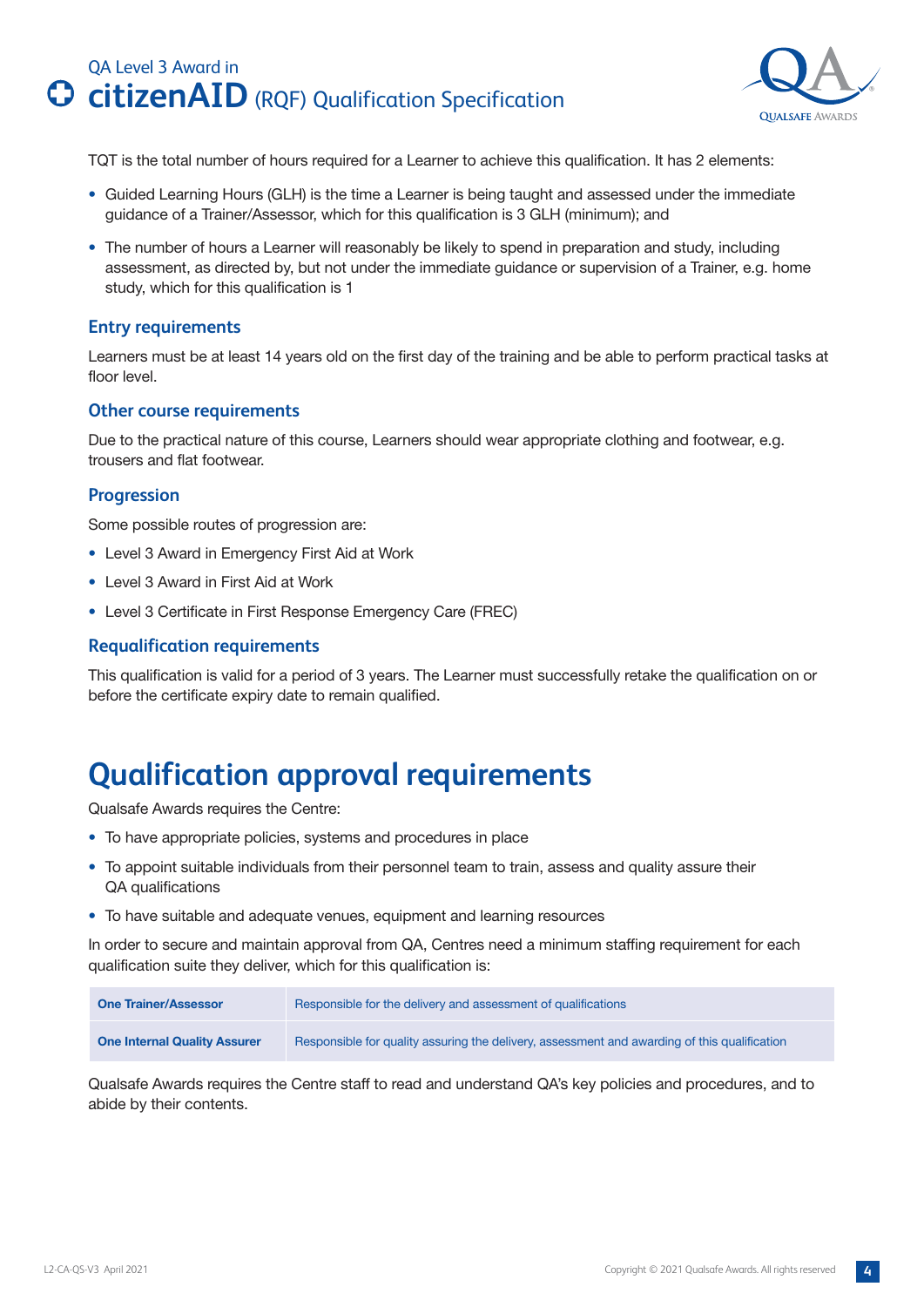

#### <span id="page-4-0"></span>**Trainer**

All Trainers must have the skills, knowledge and experience to be able to teach and demonstrate the subject. Each Trainer must be approved by Qualsafe Awards and provide evidence of:

- 1. A First Aid at Work qualification/medical registration as shown in *Appendix 2*
- 2. An acceptable teaching/training qualification as shown in *Appendix 3*
- 3. An acceptable log/record of teaching first aid as shown in *Appendix 2*

Trainers are expected to keep up to date with the subject area and provide evidence of continuing professional development (CPD).

#### **Assessor**

All Assessors must have the skills, knowledge and experience to be able to assess the subject. Each Assessor must be approved by Qualsafe Awards and provide evidence of:

- 1. A First Aid at Work qualification/medical registration as shown in *Appendix 2*
- 2. An acceptable assessing qualification as shown in *Appendix 3* **or** attendance at relevant CPD training with an Awarding Organisation (AO)
- 3. An acceptable log/record of assessing first aid as shown in *Appendix 2*

There is no requirement for a separate Assessor when delivering this qualification. Trainers can perform the role of both Trainer and Assessor providing they meet the requirements for each role.

Assessors are expected to keep up to date with the subject area and provide evidence of CPD.

#### **Internal Quality Assurers**

Internal Quality Assurers (IQAs) of this qualification must have knowledge and competency in first aid as well as knowledge and competency in internal quality assurance. Each IQA must be approved by Qualsafe Awards and provide evidence of:

- 1. A First Aid at Work qualification/medical registration as shown in *Appendix 2*
- 2. An acceptable internal quality assurance qualification as shown in *Appendix 4* **or** attendance at relevant CPD training with an Awarding Organisation (AO)

IQAs are expected to keep up to date with the subject area and provide evidence of CPD.

They must also:

- Have knowledge of the requirements of the qualification they are quality assuring at the time the assessment is taking place
- Have knowledge and understanding of the role of IQAs
- Visit and observe assessments
- Carry out other related internal quality assurance

Full details of the Centre's requirements for internal quality assurance are in the QA *Centre Quality Assurance Guidance*.

**Note:** IQAs cannot quality assure a course for which they were the Trainer and/or Assessor.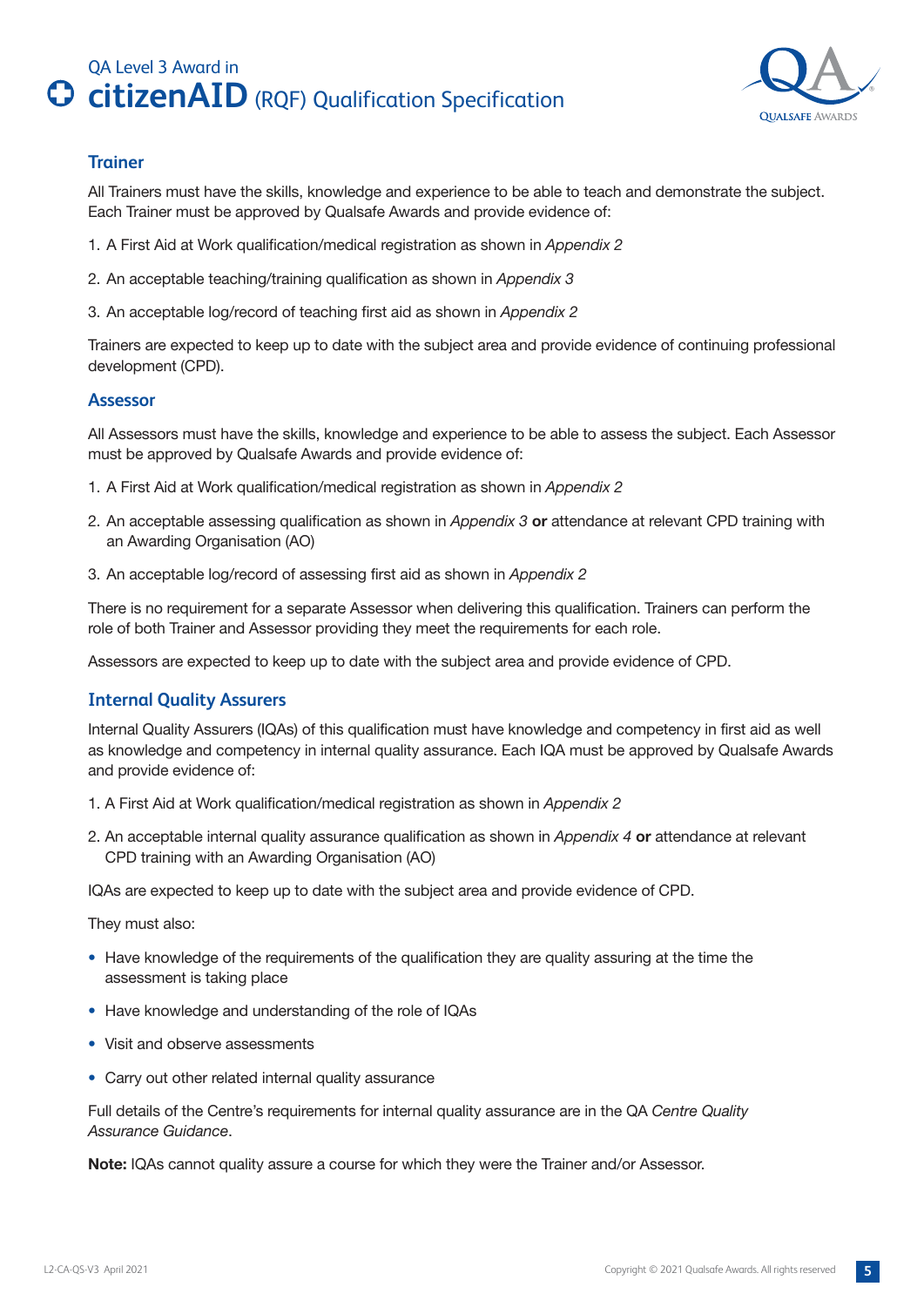

#### <span id="page-5-0"></span>**Venue and equipment**

Quality training involves using premises conducive to learning and it is a Centre's responsibility to make sure all venues used for training and assessment purposes are suitable and adequate – whether these are hired or in-house training rooms. They must also comply with all current legislation.

In addition, it is important to use a wide range of equipment and learning resources to support delivery.

As a minimum, Centres must make sure their venues, equipment and other resources include:

| Area                                                    | <b>Requirements:</b>                                                                                                                                                                                                                                                                      |
|---------------------------------------------------------|-------------------------------------------------------------------------------------------------------------------------------------------------------------------------------------------------------------------------------------------------------------------------------------------|
| <b>Hygiene</b>                                          | Sufficient procedures to maintain hygiene when using training equipment.                                                                                                                                                                                                                  |
| <b>Audio visual (AV) equipment</b><br>and training aids | Sufficient AV equipment and training aids to facilitate learning using varying teaching methods.                                                                                                                                                                                          |
| <b>Learning materials</b>                               | Each learner should be given the citizenAID pocket guide or download the citizenAID app on<br>their phone.                                                                                                                                                                                |
| <b>Bandages and dressings</b>                           | Sufficient clean bandages, dressings and other items commonly found in a first aid kit to facilitate<br>training and assessment.                                                                                                                                                          |
| <b>Equipment to control</b><br>catastrophic bleeding    | • Various items for improvising a tourniquet<br>• Manufactured tourniquets<br>• Replica wounds with training equipment for wound packing<br>• Items to improvise wound packing (e.g. socks, scarfs etc.)                                                                                  |
| <b>Training venue</b>                                   | The training venue must meet acceptable health and safety standards and be conducive to<br>learning, with sufficient:<br>size, floor surfaces, seating, writing surfaces, toilet facilities, ventilation, lighting, heating, access,<br>exits, cleanliness, absence of distracting noise. |

### **Course/Centre administration**

#### **Registering Learners**

Register Learners with Qualsafe Awards in accordance with the guidance in the QA *Centre Handbook*.

#### **Certification**

After a Learner has completed an assessment, unit or qualification, whether they have passed or not, Centres must enter the details and assessment results on the Customer Portal at: www.qualsafeawards.org

Centres will be given login details and guidance on using the Customer Portal when they are approved to deliver a QA qualification.

#### **The Learner receives an electronic certificate on achieving the qualification.**

The certificate date is the date the Learner achieves the unit. This qualification is valid for 3 years. The Learner needs to successfully re-take the qualification and the assessments before the end of the 3 years to remain qualified.

QA have developed a verification tool that means the validity of every certificate can be verified online. This verification tool can be found on the QA website.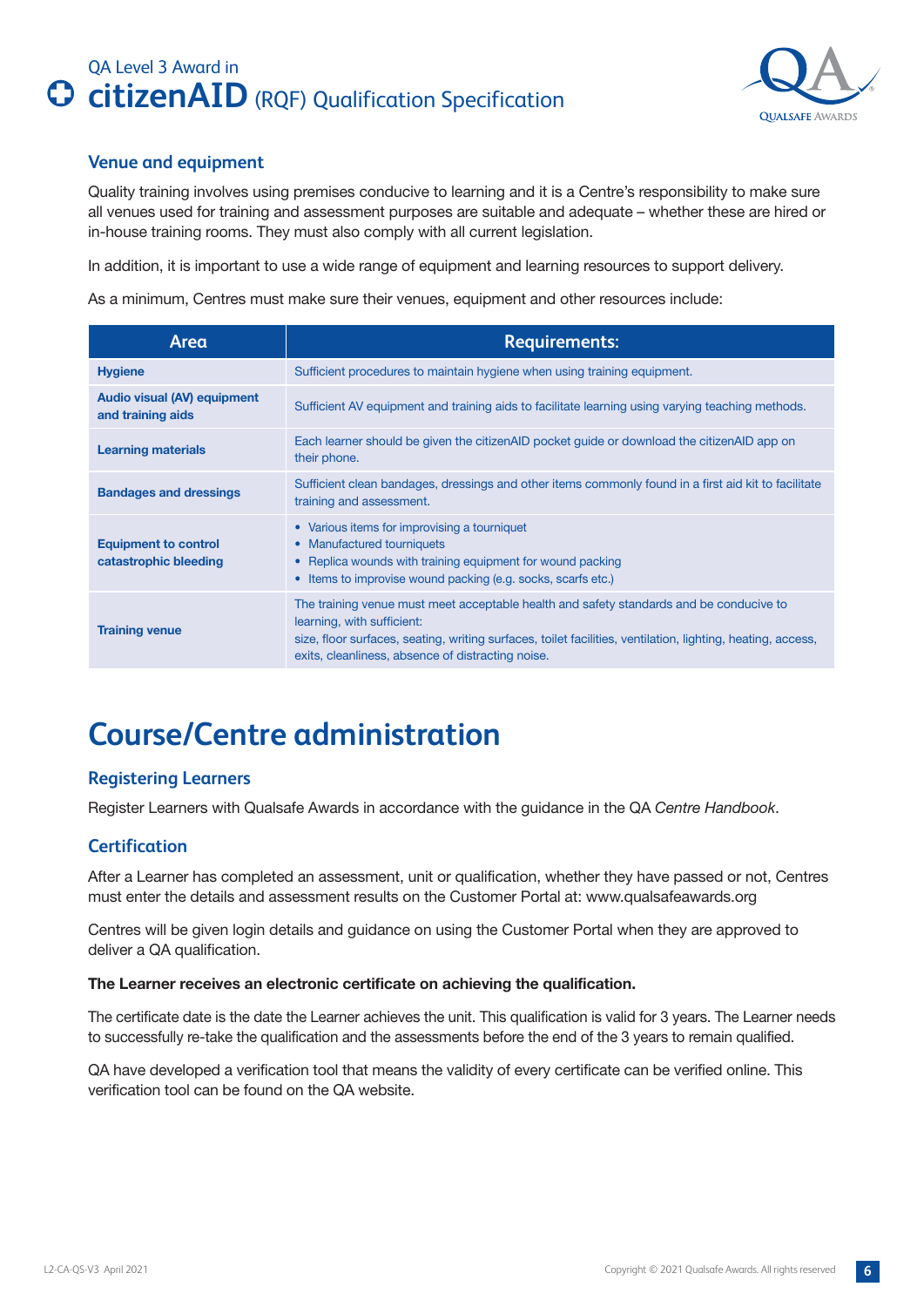

### <span id="page-6-0"></span>**Delivery and support**

#### **Learner to Trainer ratio**

To maintain the quality of training and assessment, make sure the class ratio is no more than 12 Learners, to 1 Trainer. Never allow more Learners on the course than you can cater for during the assessment.

#### **Delivery plan**

Qualsafe Awards have produced a complimentary course programme, detailed lesson plans and PowerPoint presentation which have been carefully designed to meet the objective of this qualification and the needs of Learners, making sure Learners are adequately prepared for the assessments.

#### **Learning materials**

Centres must provide each Learner with the citizenAID pocket guide or ensure that the Learner has downloaded (and can use) the citizenAID app on their smartphone.

#### **Ongoing support**

Qualsafe Awards Centres should provide appropriate levels of support to Learners throughout the qualification. The purpose of the support is to:

- Assess knowledge and competence in relation to learning outcomes and the detailed assessment criteria of the unit within the qualification, see *Appendix 1*
- Give Learners feedback on their progress and how they might be able to improve

### **Assessment**

#### **Overview**

The QA Level 2 Award in citizenAID (RQF) skills and knowledge should be taught and assessed in accordance with currently accepted first aid practice in the UK.

#### **Methods**

Qualsafe Awards has devised assessment tools to make sure Learners gain the required knowledge, skills and understanding, as detailed in the learning outcomes and assessment criteria shown in the *Appendix 1*. Centres should download all assessment papers from the Customer Portal in advance of the course. For this unit there are:

- Knowledge and skills observations observed by the Trainer throughout the course, with the results of each learning outcome recorded on the practical assessment paperwork, see *Guide to Assessing the QA Level 2 Award in citizenAID (RQF)* qualification guidance. The knowledge and skills observations for this qualification include:
	- Active shooter/knife attacker
	- Suspect or exploded bomb
	- Incident report
	- Casualty handover
	- Triage
	- Control of severe bleeding
	- Unresponsive casualty

**Note:** The practical assessments are shown together on a single sheet. The **uniquely** numbered sheets give each Learner a unique identifier for our computer systems.

**Note:** Centres should download all assessment papers from the Customer Portal in advance of the course.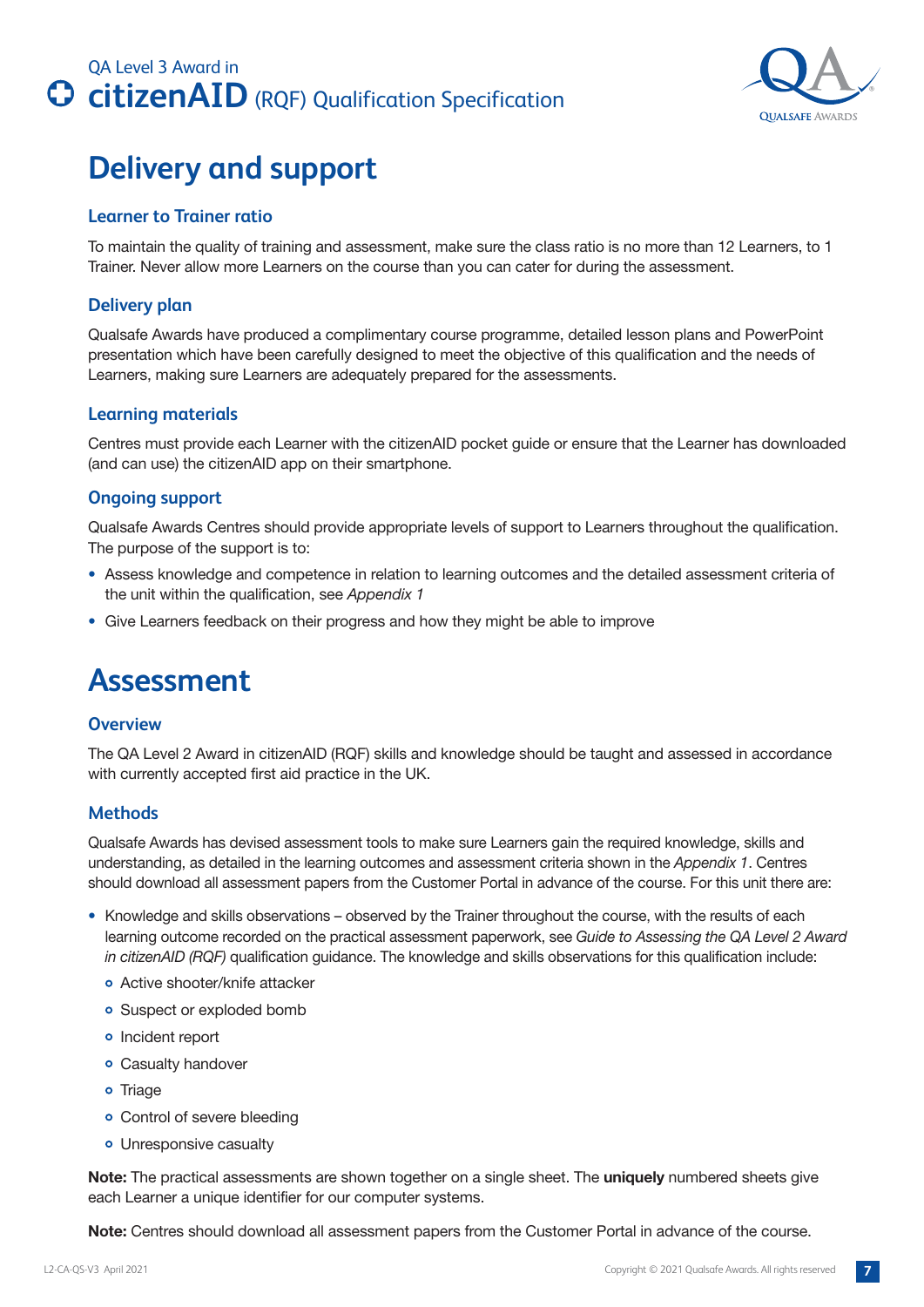

#### <span id="page-7-0"></span>**Access to assessment**

Qualsafe Awards is committed to equality when designing the assessments for this qualification. Your Centre can make sure they do not unfairly exclude the assessment needs of a particular Learner by following the QA *Access to Assessment Policy* to determine whether it is appropriate to make a:

- Reasonable adjustment or
- Special consideration

When a reasonable adjustment is made or requested, e.g. written or theory assessment delivered verbally, your Centre must complete a Reasonable Adjustment Form and send it to QA with any relevant supporting evidence. You should retain a copy of this form for your own records.

Learners may be eligible for special consideration if they have been affected by adverse circumstances beyond their control. A Special Consideration Request Form should be completed and sent to QA for consideration with relevant supporting evidence prior to implementation. You should retain a copy of this form for your own records.

**Note:** If you have any suggestions for improvements, please let us know.

Learners should be informed about Centre's and QA's appeals procedures and how they can access these.

#### **Specific equality issues relevant to this qualification**

It is important no Learner is turned away from a training course due to disabilities or impairments. To assess competence and gain certification however, the Learner will need to demonstrate certain practical skills. For instance, for first aid qualifications the Learner must be assessed performing practical tasks such as CPR, as per the QA *Guide to Assessing First Aid Qualifications*. To pass the assessment the Learner must demonstrate the required practical skills without assistance from a third party.

#### **Informal record of achievement**

If a Learner with disabilities cannot perform 1 or more of the practical tasks required, it may be possible for the Centre to provide a letter recording the learning outcomes that the Learner achieved. For example, a Learner may be able to demonstrate chest compression only CPR, instruct a third party how to place a casualty in the recovery position and pass the theoretical assessments. The letter should clearly state that "this record of achievement does **not** constitute a QA Level 2 Award in citizenAid (RQF)".

#### **Assessment language**

Assessment in British Sign Language (BSL) may be permitted for this qualification for the purpose of a Reasonable Adjustment. See QA *Access to Assessment Policy*.

Assessment in languages other than English may be permitted. However, the certificate issued could only be used to support a role in the workplace as long as proficiency in English is not required for the role supported by this qualification. See QA *Language Policy*.

Prior approval from QA is required before any assessment is delivered through BSL or a language other than English. Any request will be considered in terms of viability and there may be charges depending on the work required to meet the request, e.g. translating assessment papers.

If a Learner passes the assessment process in another language or through BSL, their certificate will show extra information, including the language of assessment and if required, confirmation of the context in which the certificate can be used.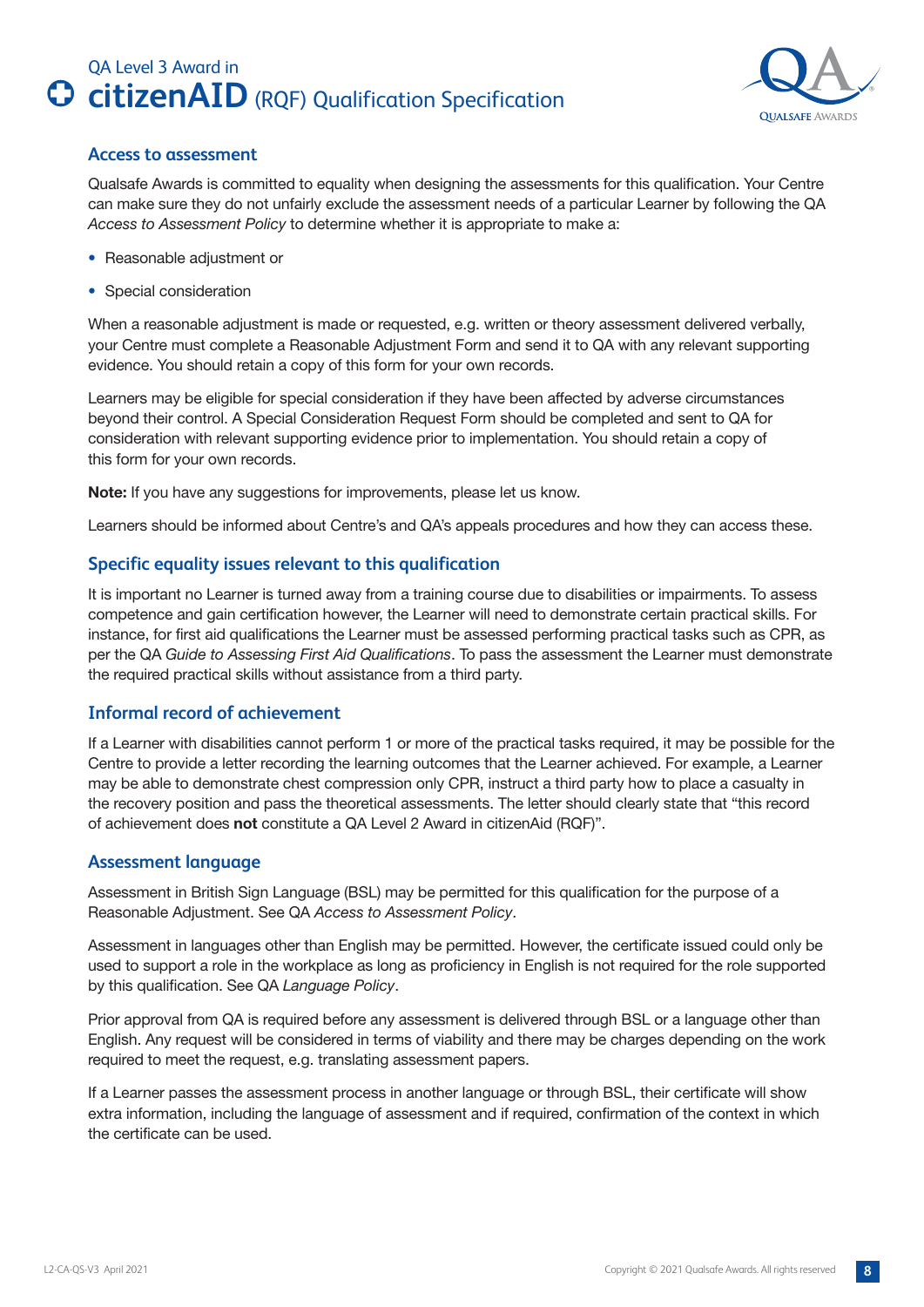<span id="page-8-0"></span>



### **Quality assurance**

#### **Centre internal quality assurance**

The Centre is required to sample a reasonable amount of assessments as part of the quality assurance of the qualification. This standardisation of assessment across Learners and Trainers is to make sure there is fairness and consistency in assessment practices. The arrangements for are detailed in the QA *Centre Quality Assurance Guidance*.

Centres must retain all Learner documents and records for a period of 3 years and make sure these are available for review by Qualsafe Awards or our representatives, e.g. External Quality Assurers (EQAs), on request.

#### **Qualsafe Awards external quality assurance**

Qualsafe Awards operates a system of ongoing monitoring, support and feedback for approved Centres across the United Kingdom.

QA employs a risk-based model to decide the frequency of external quality assurance activity.

Further details of the Qualsafe Awards' external quality assurance programme are available in the QA *Centre Quality Assurance Guidance.*

### **Further information**

#### **Contact us**

If you have any queries or comments we would be happy to help you, contact us:

Email: info@qualsafeawards.org

Tel: 0330 660 0899

#### **Useful addresses and websites**

- Qualsafe Awards, City View, 3 Wapping Road, Bradford, BD3 0ED www.qualsafeawards.org/home
- citizenAID www.citizenaid.org
- Office of Qualifications and Examinations Regulation (Ofqual): www.gov.uk/government/organisations/ofqual
- Qualifications Wales: www.qualificationswales.org
- Resuscitation Council (UK): www.resus.org.uk
- European Resuscitation Council www.erc.edu
- Royal College of Surgeons (Edinburgh) Faculty of Pre-hospital Care https://fphc.rcsed.ac.uk/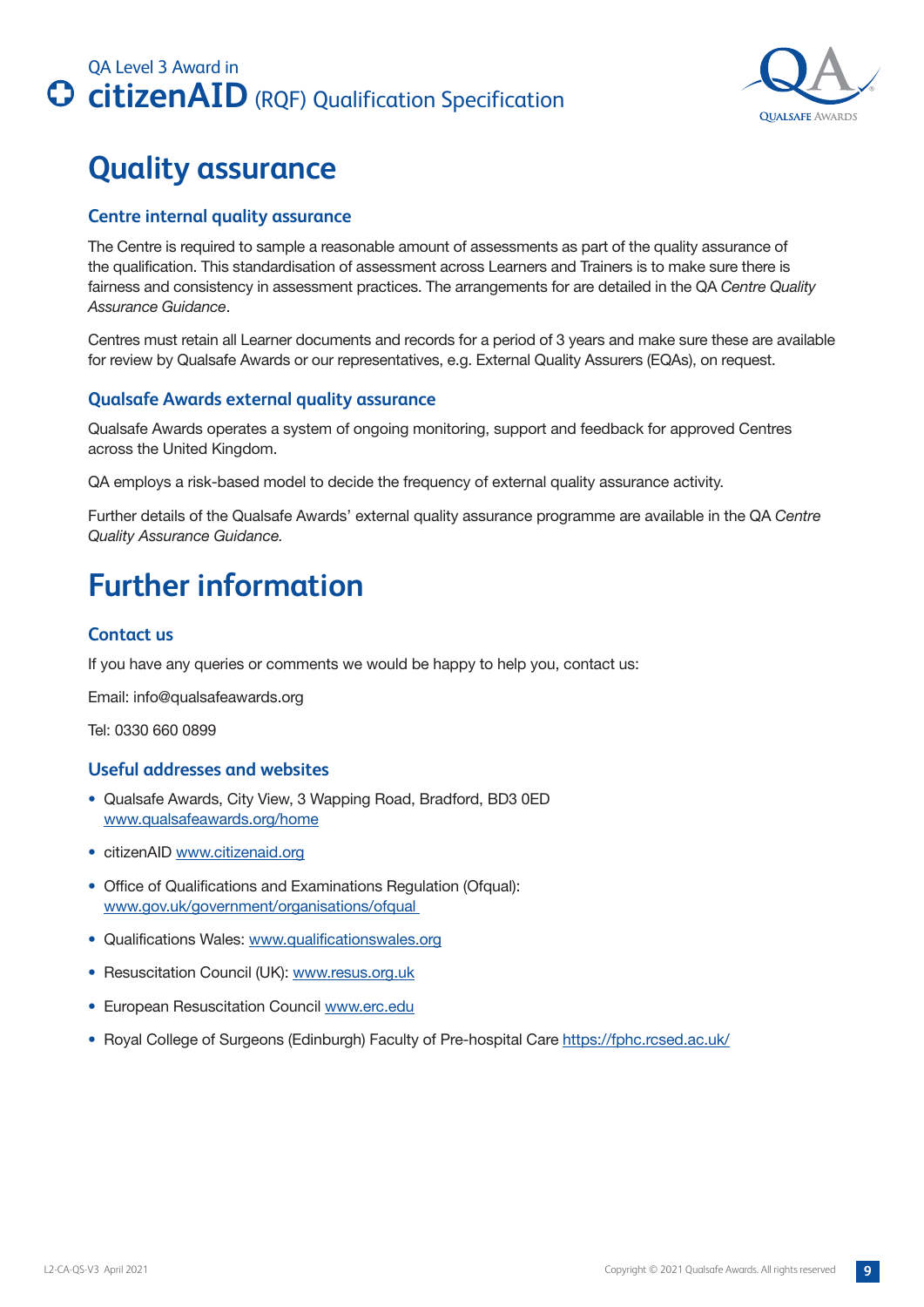

### <span id="page-9-0"></span>**Appendix 1 – Qualification unit**

The QA Level 2 Award in citizenAID (RQF) has 1 unit that Learners are required to complete in order to achieve the qualification.

| <b>Title:</b>                                                                                | citizenAID                                                                                                                                                                                                                                                                                                                                                                                                                  |
|----------------------------------------------------------------------------------------------|-----------------------------------------------------------------------------------------------------------------------------------------------------------------------------------------------------------------------------------------------------------------------------------------------------------------------------------------------------------------------------------------------------------------------------|
| GLH:                                                                                         | 3                                                                                                                                                                                                                                                                                                                                                                                                                           |
| Level:                                                                                       | $\overline{2}$                                                                                                                                                                                                                                                                                                                                                                                                              |
| <b>Learning outcomes</b><br><b>The Learner will:</b>                                         | <b>Assessment criteria</b><br><b>The Learner can:</b>                                                                                                                                                                                                                                                                                                                                                                       |
| 1. Be able to use the citizenAID app/<br>pocket guide in an emergency<br>situation           | 1.1 Use the citizen AID app/pocket guide to determine appropriate actions to take in the<br>event of:<br>• Active shooter or knife attacker<br>Unattended item<br>$\bullet$<br>• Suspicious item<br>• Exploded bomb<br>1.2 Use the citizenAID app/pocket guide to:<br>• Communicate an incident report to the emergency services<br>• Triage multiple casualties<br>• Provide a casualty handover to the emergency services |
| 2. Be able to provide immediate first<br>aid to an unresponsive casualty who<br>is breathing | 2.1 Open a casualty's airway and check breathing<br>2.2 Place a casualty into the recovery position                                                                                                                                                                                                                                                                                                                         |
| 3. Be able to provide first aid to a<br>casualty with severe external<br>bleeding            | 3.1 Demonstrate packing and pressure into a wound using:<br>• Improvised dressings<br>• Manufactured dressings<br>3.2 Demonstrate the application of:<br>• An improvised tourniquet<br>• A manufactured tourniquet                                                                                                                                                                                                          |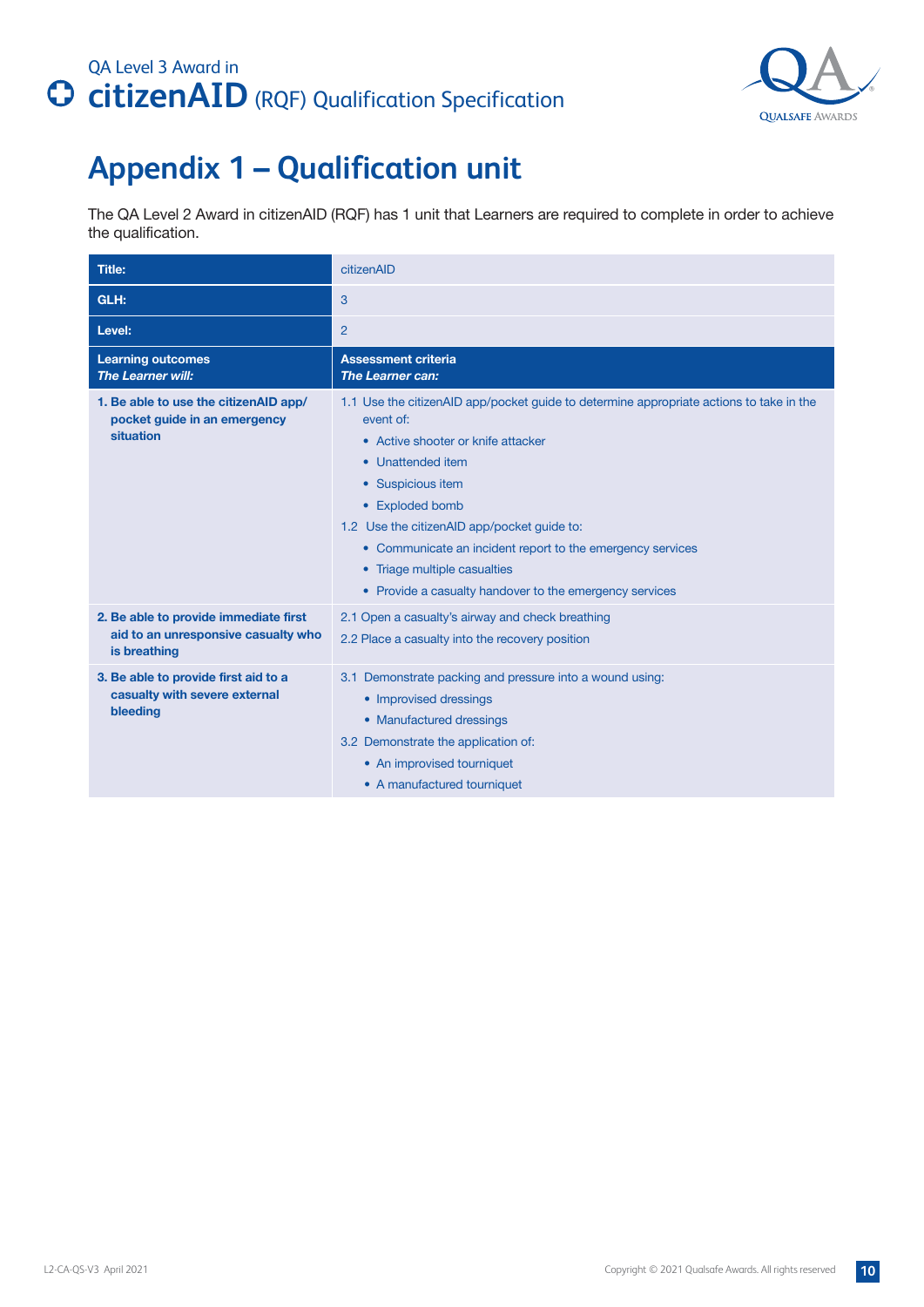

### <span id="page-10-0"></span>**Appendix 2 – Occupational knowledge, competence and experience**

#### **Occupational knowledge and competence**

All Trainers, Assessors, IQAs and EQAs must have occupational knowledge and competence in first aid.

Acceptable evidence includes:

- Holding a current First Aid at Work certificate issued by an Ofqual/SQA Accreditation/Qualifications Wales/ CCEA Regulation recognised Awarding Organisation/Body (or equivalent\*) **or**
- Holding a current Offshore First Aid Certificate issued by a HSE approved training provider **or**
- Current registration as a Doctor with the General Medical Council (GMC)\*\* **or**
- Current registration as a Nurse with the Nursing and Midwifery Council (NMC)\*\* **or**
- Current registration as a Paramedic with the Health and Care Professions Council (HCPC)\*\*

\*recognised First Aid at Work certificate equivalents must be submitted to QA with comprehensive mapping which evidences that all assessment criteria of the FAW qualification have been achieved within the past 3 years.

\*\*registered healthcare professionals must act within their scope of practice and therefore have current expertise in first aid to teach/assess the subject.

#### **Teaching experience**

All Trainers must have experience in teaching first aid. Acceptable evidence includes either of the following:

- A 36-hour log of teaching first aid within 3 years. At least 1 First Aid at Work qualification delivered within 6 months **or**
- A record of being observed by a qualified/approved Trainer within 12 months, during which practical and theoretical topics were delivered competently for a duration of 6 GLH

#### **Assessing experience**

All assessors must have experience in assessing first aid. Acceptable evidence includes either of the following:

- A log of performing assessments on 6 first aid courses within 3 years **or**
- A record of being observed by a qualified/approved assessor within 12 months, during which 4 practical and 1 theoretical assessment were delivered competently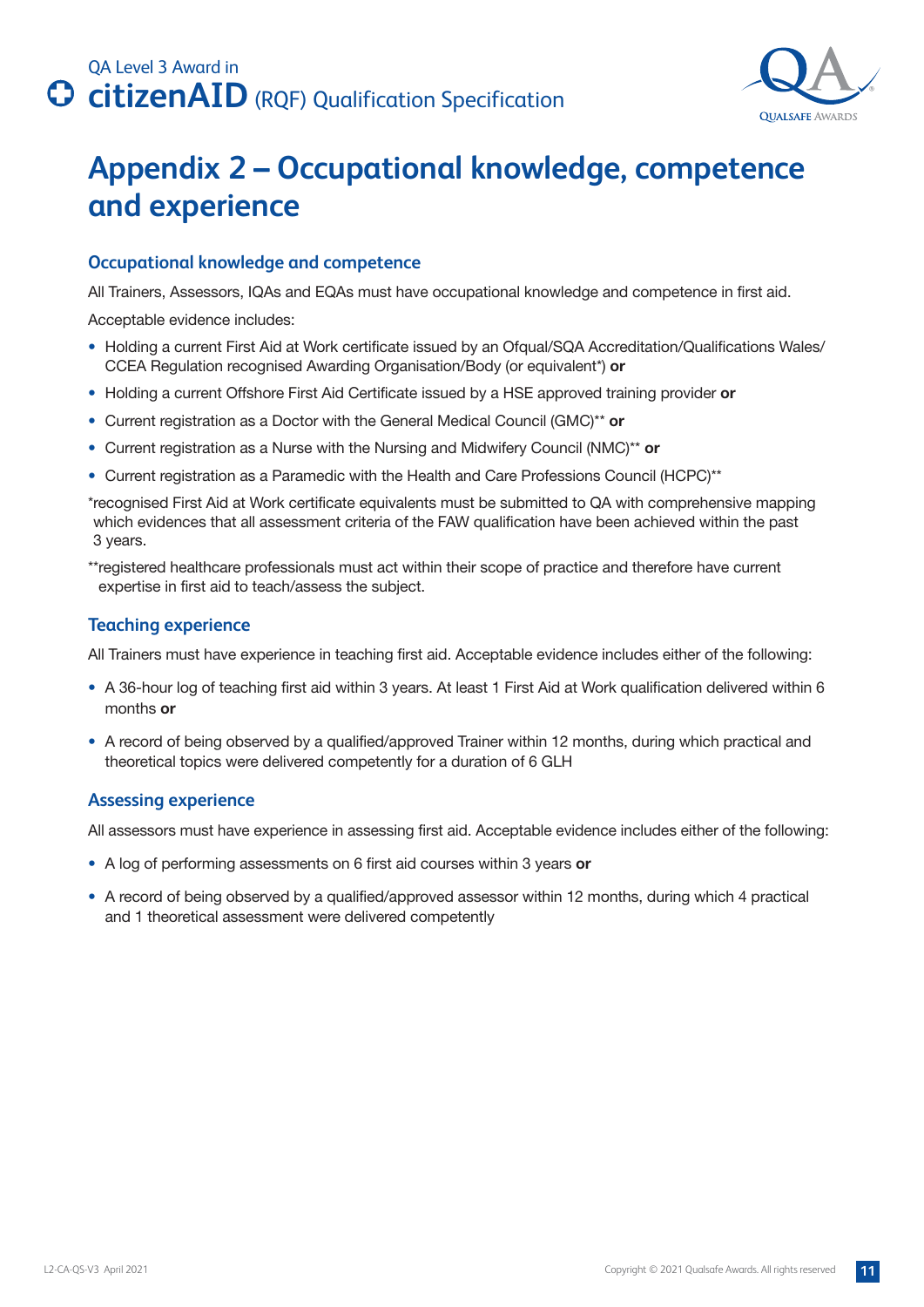

### <span id="page-11-0"></span>**Appendix 3 – Acceptable Training/Assessing Qualifications**

This list is not exhaustive but provides a guide to acceptable training and/or assessing qualifications. Trainers who also assess Learner competence must hold a qualification (or separate qualifications) to enable them to perform both functions.

| Qualification                                                                                                                                                             | <b>Train</b> | <b>Assess</b> |
|---------------------------------------------------------------------------------------------------------------------------------------------------------------------------|--------------|---------------|
| Current qualifications (available for new trainers/assessors to undertake):                                                                                               |              |               |
| Level 3 Award in Education and Training                                                                                                                                   | $\sqrt{}$    | $\sqrt{2}$    |
| Level 4 Certificate in Education and Training                                                                                                                             |              |               |
| Level 5 Diploma in Education and Training                                                                                                                                 |              |               |
| Level 3 Award in Teaching and Assessing in First Aid Qualifications (RQF)                                                                                                 |              |               |
| Cert Ed/PGCE/B Ed/M Ed                                                                                                                                                    |              |               |
| SVQ 3 Learning and Development SCQF Level 8                                                                                                                               |              |               |
| SVQ 4 Learning and Development SCQF Level 9                                                                                                                               |              |               |
| <b>TQFE (Teaching Qualification for Further Education)</b>                                                                                                                |              |               |
| Planning and Delivering Learning Sessions to Groups SCQF Level 6 (SQA Unit)                                                                                               |              |               |
| SCQF Level 6 Award in Planning and Delivering Learning Sessions to Groups (SQA Accredited)                                                                                |              |               |
| L&D Unit 6 Manage Learning and Development in Groups SCQF Level 8 (SQA Accredited)                                                                                        |              |               |
| L&D Unit 7 Facilitate Individual Learning and Development SCQF Level 8 (SQA Accredited)                                                                                   |              |               |
| L&D Unit 8 Engage and Support Learners in the Learning and Development Process SCQF Level 8<br>(SQA Accredited)                                                           |              |               |
| Carry Out the Assessment Process SCQF Level 7 (SQA Unit)                                                                                                                  |              |               |
| Level 3 Award in Assessing Competence in the Work Environment                                                                                                             |              |               |
| Level 3 Award in Assessing Vocationally Related Achievement                                                                                                               |              |               |
| Level 3 Award in Understanding the Principles and Practices of Assessment                                                                                                 |              |               |
| Level 3 Certificate in Assessing Vocational Achievement                                                                                                                   |              |               |
| L&D Unit 9DI Assess Workplace Competence Using Direct and Indirect Methods SCQF Level 8<br>(SQA Accredited)                                                               |              |               |
| L&D Unit 9D Assess Workplace Competence Using Direct Methods SCQF Level 7 (SQA Accredited)                                                                                |              |               |
| <b>Other acceptable qualifications:</b>                                                                                                                                   |              |               |
| <b>CTLLS/DTLLS</b>                                                                                                                                                        |              |               |
| PTLLS with unit 'Principles and Practice of Assessment' (12 credits)                                                                                                      |              |               |
| <b>Further and Adult Education Teacher's Certificate</b>                                                                                                                  |              |               |
| <b>IHCD Instructional Methods</b>                                                                                                                                         |              |               |
| <b>IHCD Instructor Certificate</b>                                                                                                                                        |              |               |
| <b>English National Board 998</b>                                                                                                                                         |              |               |
| Nursing mentorship qualifications                                                                                                                                         |              |               |
| <b>NOCN Tutor Assessor Award</b>                                                                                                                                          |              |               |
| S/NVQ Level 3 in Training and Development                                                                                                                                 |              |               |
| S/NVQ Level 4 in Training and Development                                                                                                                                 |              |               |
| PDA Developing Teaching Practice in Scotland's Colleges SCQF Level 9 (SQA Qualification)                                                                                  |              |               |
| PDA Teaching Practice in Scotland's Colleges SCQF Level 9 (SQA Qualification)                                                                                             |              |               |
| PTLLS (6 credits)                                                                                                                                                         |              |               |
| Regulated Qualifications based on the Learning and Development NOS 7 Facilitate Individual Learning<br>and Development or NOS 6 Manage Learning and Development in Groups |              |               |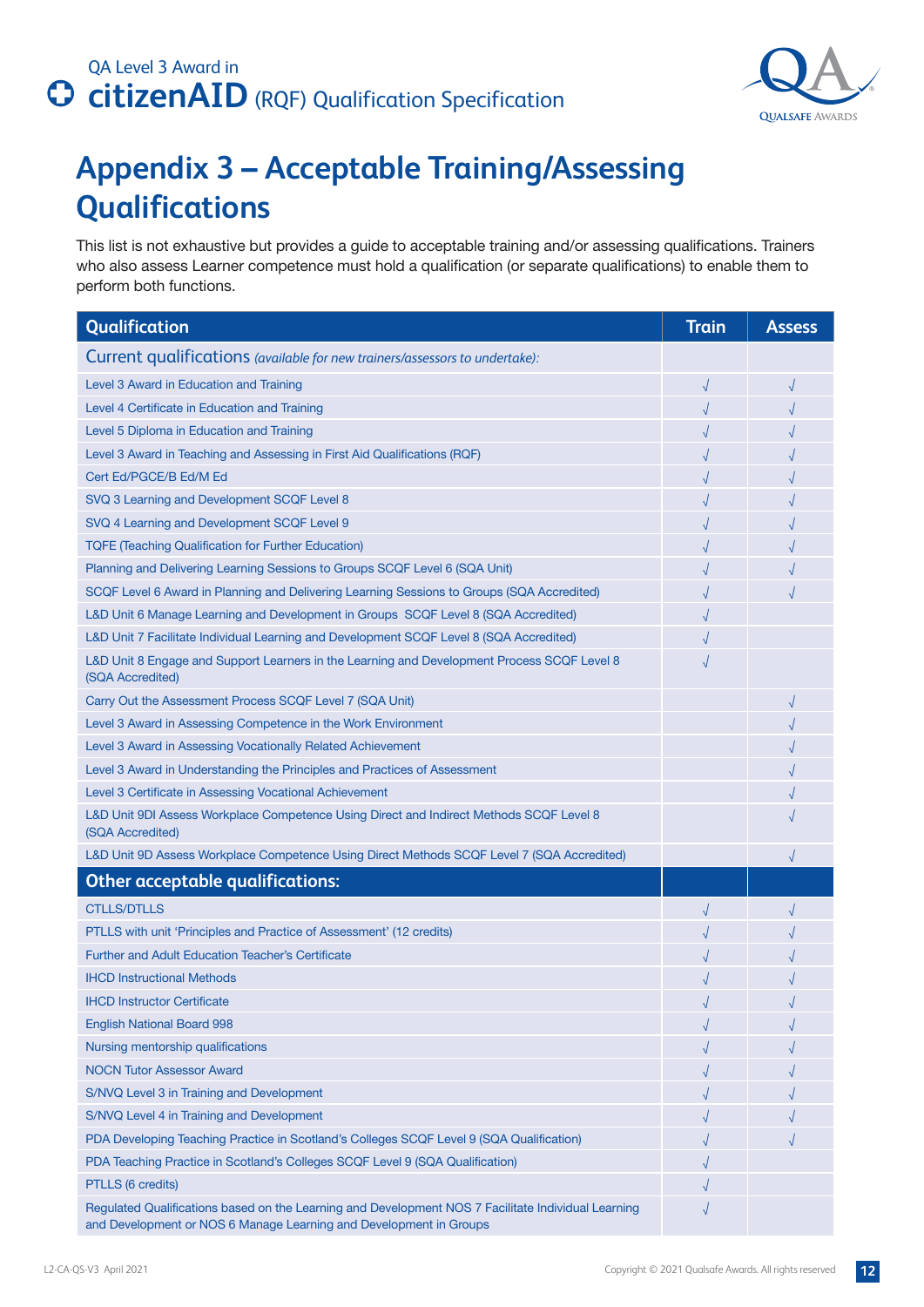

<span id="page-12-0"></span>

| Training Group A22, B22, C21, C23, C24                                                                        |  |
|---------------------------------------------------------------------------------------------------------------|--|
| Learning and Teaching - Assessment and Quality Standards SCQF Level 9 (SQA Unit)                              |  |
| A1 Assess Candidates Using a Range of Methods or D33 Assess Candidates Using Differing Sources<br>of Evidence |  |
| Conduct the Assessment Process SCQF Level 7 (SQA Unit)                                                        |  |
| A2 Assess Candidate Performance through Observation or D32 Assess Candidate Performance                       |  |
| Regulated Qualifications based on the Learning and Development NOS 9 Assess Learner Achievement               |  |

**Note:** Assessors who do not hold a formal assessing qualification may alternatively attend *First Aid Assessor CPD Training* with an Awarding Organisation/Body.

### **Appendix 4 – Qualifications suitable for internal quality assurance**

This list is **not exhaustive** but provides a guide to acceptable IQA qualifications:

L&D Unit 11 Internally Monitor and Maintain the Quality of Workplace Assessment SCQF Level 8 (SQA Accredited)

Level 4 Award in the Internal Quality Assurance of Assessment Processes and Practice

Level 4 Certificate in Leading the Internal Quality Assurance of Assessment Processes and Practice

Conduct the Internal Verification Process SCQF Level 8 (SQA Unit)

Regulated Qualifications based on the Learning and Development NOS 11 Internally Monitor and Maintain the Quality of Assessment

V1 Conduct Internal Quality Assurance of the Assessment Process or D34 Internally Verify the Assessment Process

Internally Verify the Assessment Process SCQF Level 8 (SQA Unit)

**Note:** IQAs who do not hold a formal internal quality assurance qualification may alternatively attend *Internal Quality Assurance CPD Training* with an Awarding Organisation/Body.